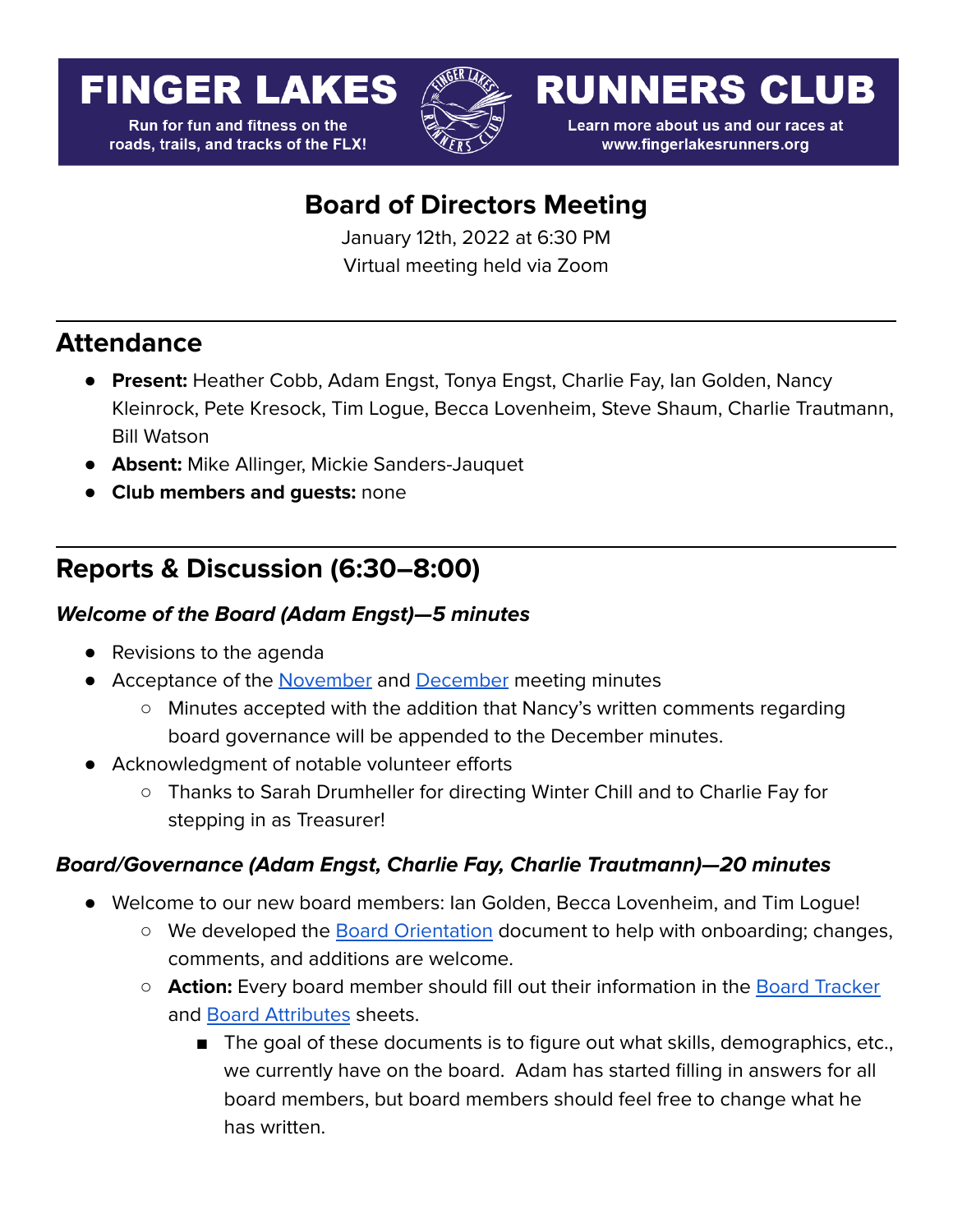- **Action:** Every board member must sign the [Conflict](https://forms.gle/r96QiLLsbPhvusgbA) of Interest form annually. (Here's the full Conflict of Interest & [Confidentiality](https://drive.google.com/open?id=1MlMG8c23ZRid1WFjoQivtrZs9JJ3LlzA) Policy.)
- **Action:** Every board member must sign the Ethics [Statement](https://forms.gle/AazcgrHsSDH8Hem26) form annually. (Here's the full **Ethics [Policy.](https://drive.google.com/file/d/11dEE6sb6ZP1rA06zndasPRNpEvV0qCBO/view?usp=sharing)**)
- Every board member should be on at least one committee or team:
	- [Communication](https://forum.fingerlakesrunners.org/c/communication-team/10): Adam, Pete, Heather, Tonya, Bill
	- Diversity & [Inclusion:](https://forum.fingerlakesrunners.org/c/diversity-committee/27) Adam, Nancy, Becca, Tim
	- [Events](https://forum.fingerlakesrunners.org/c/events-team/11): Adam, Mickie, Ian, Heather
	- o [Finance:](https://forum.fingerlakesrunners.org/c/finance-committee/12) CharlieF, Adam
	- [Governance:](https://forum.fingerlakesrunners.org/c/governance-committee/13) Adam, CharlieT, CharlieF, Bill, Nancy
	- [Nominating](https://forum.fingerlakesrunners.org/c/nominating-committee/14): Adam, CharlieT, Heather, Ian
	- [Philanthropy](https://forum.fingerlakesrunners.org/c/philanthropy-committee/15): Mickie, Heather, Tonya, CharlieF, Becca
	- [Race](https://forum.fingerlakesrunners.org/c/race-directors/9): Adam, Mickie, Pete, Ian, Tonya, Nancy, Steve
	- o [Web](https://forum.fingerlakesrunners.org/c/web-team/17) (only as needed): Adam, Pete, Steve
- **● Action**: Adam will reach out to new members of these teams to get them involved.
- Bylaws revision is out for legal review.
	- **Action:** Governance committee will discuss the issues of length of board member terms and president's term and report back to the board.
- **Action:** Discussion of the Volunteer of the Year award still needs to be scheduled (Adam)

#### **Finance (Charlie Fay, Adam Engst)—15 minutes**

- Report on the club's [financial](https://drive.google.com/file/d/1WVZW6H4kIYPUHtJKyehLhnq9rCl7jhdI/view?usp=sharing) position as of December 2021.
	- The "other contributions" category of expenses is artificially inflated by about \$3400 because Loaves & Fishes cashed our check from 2020 in January of 2021.
	- The club lost a little over \$12000 in 2021 (note that this figure includes the \$3400 payment to Loaves and Fishes that was really a 2020 expense).
	- One reason why the club lost money in 2021 but had a positive balance in 2020 is that, in 2020, some race registration fees for Skunk and Finger Lakes 50s were donated to the club (and we did not have to pay any expenses for those races because they were not held).
	- The board was aware last year that it would end 2021 with a financial loss. But given the financial reserves that we had, it seemed like the right choice to continue making the club's usual donations to the organizations that we support.
- Presentation of the Cash [Management](https://docs.google.com/document/d/1PeUwAT711h2IcsWj9EQ2n1o8uJDpvDCk2OTYg3f7yDM/edit?usp=sharing) & Investment Policy for approval
	- **Motion:** Charlie moves that FLRC approve the Cash Management & Investment Policy as per the Finance Committee's recommendation.
		- Motion passes: 10 in favor, 2 abstentions.
- For other business, see the notes from the January 6th Finance [Committee](https://forum.fingerlakesrunners.org/t/finance-comm-meeting-jan-6-at-4-00pm-agenda/2810/4?u=adamengst) meeting.
- Brief discussion of the Tompkins Outdoors grant to see if someone wants to run with it (Adam)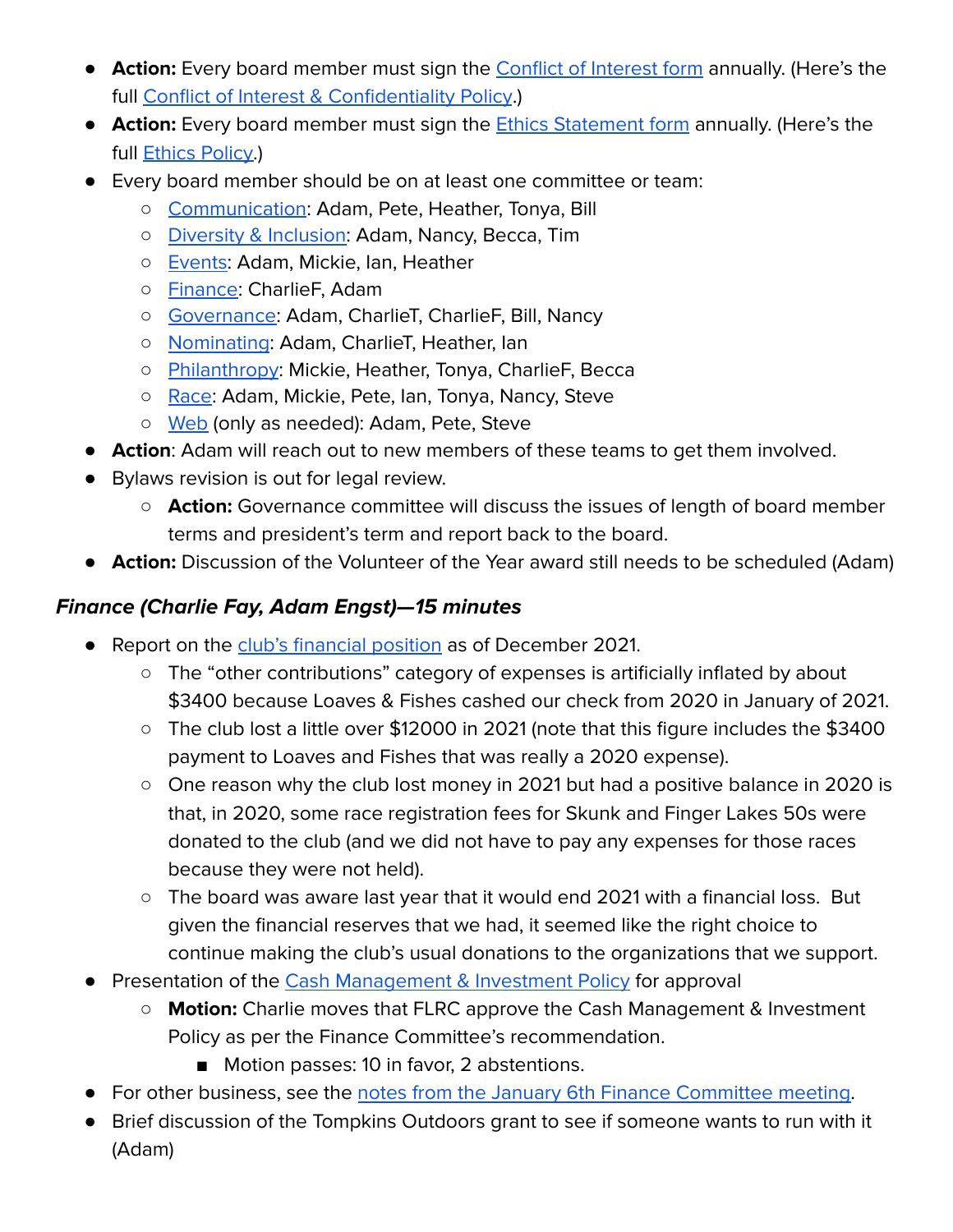- There are some interesting ideas on the Forum. The main question is whether anyone is willing to do the work of filling out the application.
- Ian has previously served on the board that considers these grants. There's a lot of opportunity to receive grants for outdoor recreational purposes because that seems to be a main reason why tourists come to Tompkins County.

#### **Race (Adam Engst, Mickie Sanders-Jauquet, Pete Kresock)—30 minutes**

- Proposal to schedule monthly Race Committee meeting on the second Monday of each month (the same week as board meetings) at 5:00 PM (Adam)
- FLRC Trail Circuit leaderboard proposal (Pete)
	- Steve Desmond would create a Trail Circuit leaderboard much like the FLRC Challenge leaderboard.
		- Steve Desmond volunteered his time to create the FLRC Challenge leaderboard. A lot of Challenge participants really like the leaderboard.
		- A similar leaderboard for the Trail Circuit could spur more interest in the Trail Series and increase engagement with the club.
	- He charges \$65.61 per hour for nonprofits and would cap the fee at \$1000.
	- For more details, see the **FLRC Working [Agreement](https://drive.google.com/file/d/1s8tK6BZp22V4HghzX40No4fYA4bdxn_A/view?usp=sharing) and FLRC Trail [Circuit](https://drive.google.com/file/d/18pkkkFWg_QZYL6qvY_zyW4pKO5W9aUKO/view?usp=sharing)** [Leaderboard](https://drive.google.com/file/d/18pkkkFWg_QZYL6qvY_zyW4pKO5W9aUKO/view?usp=sharing) Proposal.
		- The Trail Circuit leaderboard can show the standing of runners competing in the Pebblehead category, even if they have not yet completed three races.
		- We can promote the new leaderboard at Super Frosty Loomis (or, if that's too early, we can at least promote it at Thom B).
	- **Motion:** Pete moves that FLRC contract with Steve Desmond for the creation of a Trail Circuit leaderboard in accordance with the FLRC Working Agreement and FLRC Trail Circuit Leaderboard Proposal.
		- Nancy seconds. Motion passes: 11 in favor, 1 abstention.
	- **○ Action:** Adam will move forward with the Trail Circuit leaderboard.
- Quick rundown of our progress on the Uber [Calendar](https://docs.google.com/spreadsheets/u/0/d/1LpdICUS_x9gNU_FWy5M_JNdy3LdFIhwZeTHfRm0YqD0/edit) (Heather Cobb)
	- The calendar is in Google Drive in the board folder. You can also find it by searching Google Drive for "uber calendar."
	- The calendar allows filtering by race, person, etc., to see what action items remain to be done.
	- Right now, Adam and Heather are the ones marking action items as done. But race directors can do that as well.
- Final report on the FLRC Challenge (Adam)
	- 193 participants, 164 people completed a run, 87 completed the Challenge
	- 10 people completed the FLRC 100K Ultra Challenge with Heather and Pete doing it twice
	- Awards have been finalized and Ian has credited accounts at the store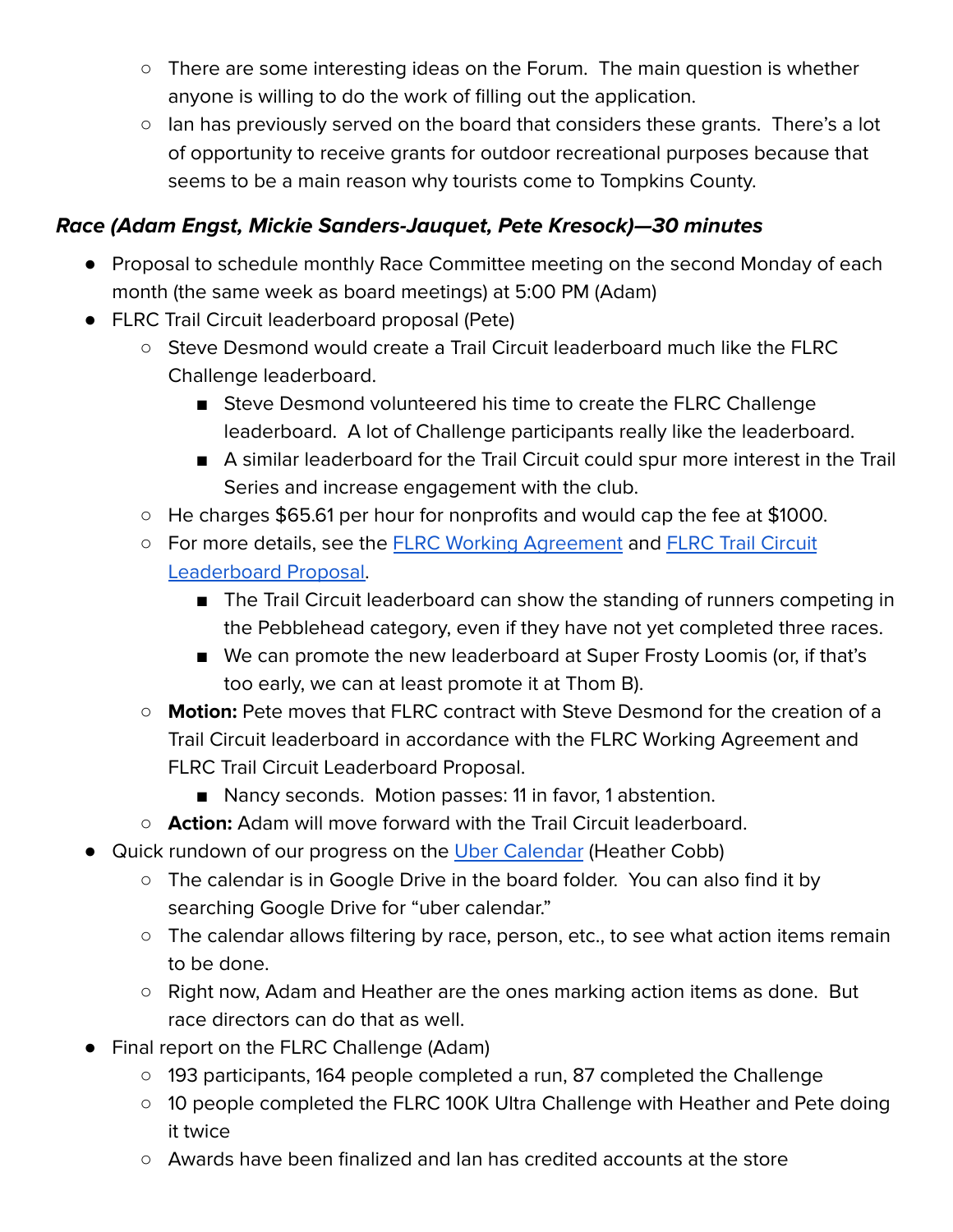- Medals have been ordered and should arrive in the spring
- Adam is working on a results booklet to summarize and commemorate the winners
	- Perhaps something like this could be posted at lan's store
- Next year's Challenge is in the planning stages, with ten new courses and a four-month time frame of April 15th through August 15th.
- We've been contacted by the Dryden Rail Trail to do the measurements so that the measurements are accurate and make sense for runners.
	- Most trail projects that are still in design are open to comments from the public. It might be worthwhile to have someone from the club check in with the town of Dryden periodically about how the trail is being constructed.
	- **Action:** Adam will check in with them about the measurements at the next meeting.
- Winter Chill (Mickie)
	- Icy conditions for the first race forced a course change to five loops of the roughly 1K field.
		- The Youth Bureau is in charge of the loop in Cass Park, and there are some days where they don't have the resources to handle the conditions.
	- 137 people registered and 59 people braved the weather to finish. Despite the course change, everyone seemed to have fun.
	- There was concern surrounding an older runner, who struggled to finish and fell several times toward the end.
- Super Frosty Loomis (Adam)
	- Insurance and permits have been acquired, and registration will go live as soon as we know how much to charge for the race hats the RDs are having designed.
	- The group snowshoe order will be finalized by Sunday. We hope that those arrive in time for Loomis.
- Winter Track (Adam)
	- Ithaca College canceled its January 22nd meet, forcing us to cancel as well.
		- **Motion:** Adam moves that FLRC officially cancel the January indoor track meet for 2022.
			- Becca seconds. Motion passes: 11 in favor, 1 abstention.
	- February and March aren't entirely impossible, but Adam would like permission to cancel at will if it proves impossible to reserve a track.
		- **Motion:** Adam moves that, in acknowledgment of the uncertainty surrounding the pandemic and the difficulty in reserving indoor tracks, he be allowed to cancel the February 2022 and March 2022 indoor track meets at will, without further board approval.
			- CharlieF seconds. Motion passes: 11 in favor, 1 abstention.
- Skunk Cabbage (Adam)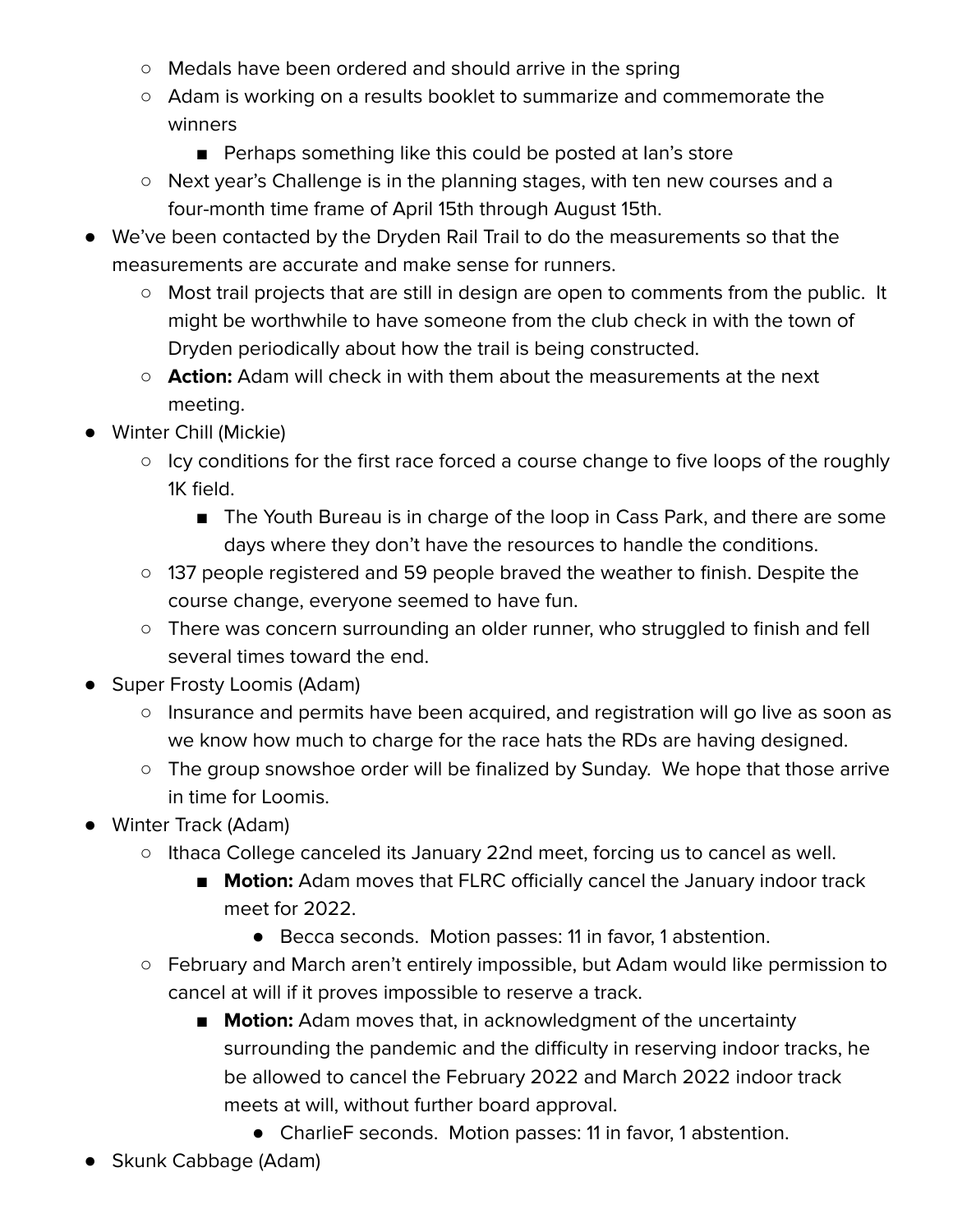- Cornell is finally taking us seriously with regard to Skunk. Vinny and Adam will attend the February 3rd University Events Team meeting to present; we can hope for approval after that.
- Should we open registration before receiving approval, given that runners need time to plan? We can promise refunds in the event of cancellation and order any swag without dates so it can be kept for next year.
	- If we open registration, then we should defer receiving any money from Run Signup until we know that we're having the race.
	- We probably will still have to pay Run Signup a transaction fee if we cancel and need to refund runners.
	- We can look into whether it's possible to defer charging people's credit cards until the day of the race (Ultra Signup may have this feature already).
	- The general sentiment on the board is that we should open registration (perhaps with the clarification that the course could change).
	- If the course does change, it would be good to hold the race someplace that can easily be reached by public transportation. The current course is USATF certified and the certification would be lost if we have to change the venue.
	- **Action:** Adam will convey all this to Vinny.
- **Action:** Schedule discussion of new event ideas by the Race Committee
	- Tuesday Night Time Trial in late August (August 23)
	- Downhill mile idea from Ian
	- New Virgil trail race idea from Nancy
	- South Hill Cider Summer Series from Ian
	- Fixed time race idea from Pete

#### **Group Runs (Tonya Engst, Heather Cobb, Mickie Sanders-Jauquet)—10 minutes**

- Discussion of doing a Run to the Vote group run associated with voter registration (Tonya)
	- This would be a partnership with Rejoice the Vote, an organization that encourages voter registration, not voting for any candidate or party.
	- The idea is to do a group run that would end at an early voting location or include filling out voting registration forms.
	- Mickie might be interested in being a point person. We can check whether Liz Hartman is interested as well.
	- Jeff Furman, who is involved with Rejoice the Vote, has served on various Ben & Jerry's boards and may be able to provide free ice cream at this event.
	- This could be a way of getting younger people under 25 involved in the club. Maybe we could also co-sponsor with a club from Cornell or Ithaca College.
- Discussion of what to do with Saturday group runs in 2022 (Heather)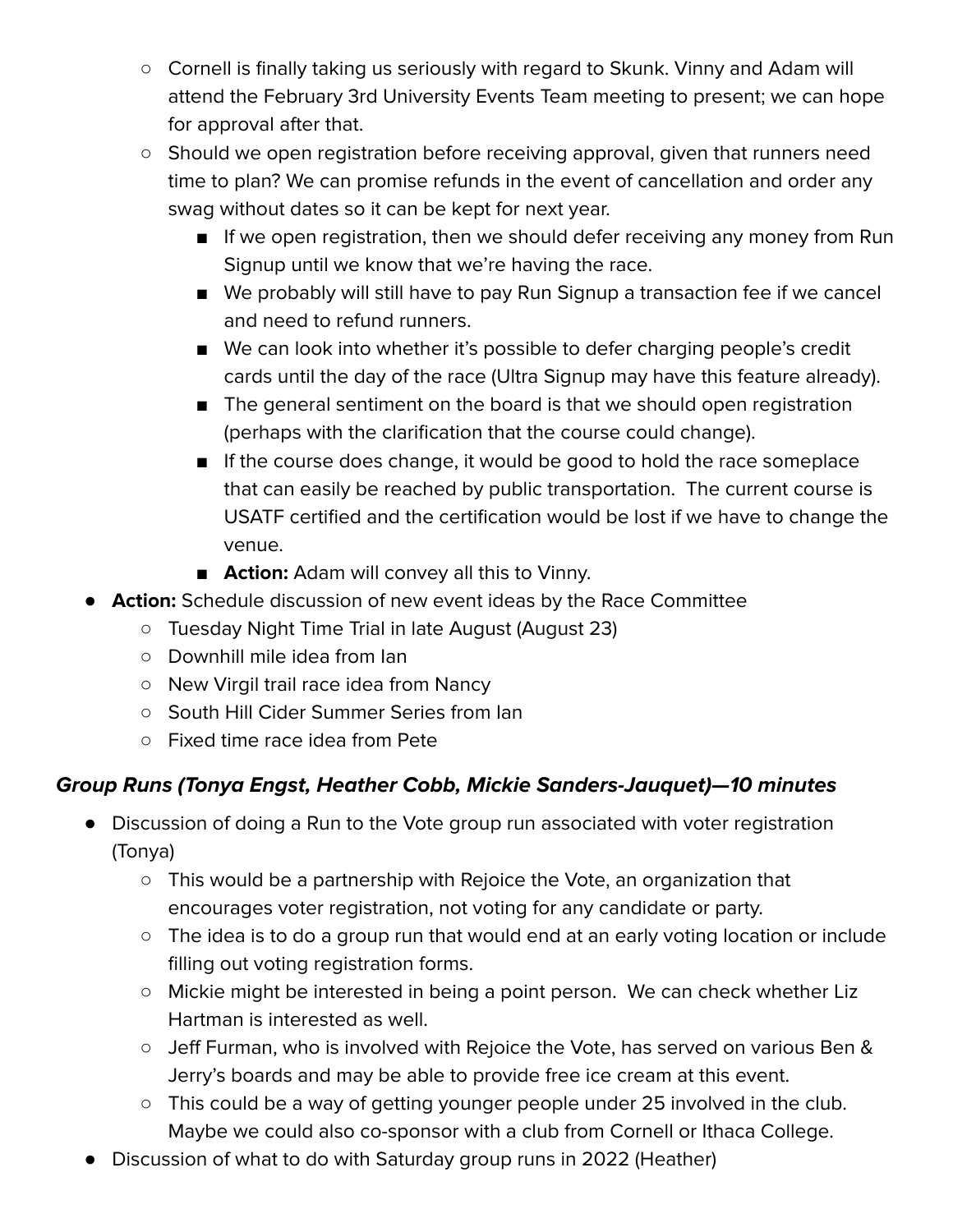- Now that the Challenge is over, we need suggestions for new locations for group runs. Or we could return to regular runs on Black Diamond.
- Another possibility would be to do previews of the new Challenge courses for 2022.
- Monkey Run is another possibility (once the conditions improve). The Turkey Trot course could also work.
- We're taking January off due to Winter Chill being a weekend event and will bring back the group runs in February.
- Report on upcoming Thursday night evening runs (Mickie)
	- Mickie is planning on doing these on the third Thursday of every month.

#### **Events (Adam Engst)—5 minutes**

- Annual Picnic planning—shall we do August 25th in the evening again?
	- This is a Thursday night, which worked really well last year.
	- **Action:** Adam and Mickie will move forward with getting reservations.

#### **Membership (Adam Engst)—5 minutes**

- [Members](https://runsignup.com/Club/Dashboard/1044): 566 members (up 48 from December), up from 472 this time last year
- Memberships: 366 memberships (up 32 from December), up from 281 last year
- [Breakdown:](https://runsignup.com/Club/Members/Reports/1044) 273 individuals, 290 family members
- 30 usages of our offer of free membership to those hurt by the pandemic (up 7 from December)
	- The board can discuss in the future whether to continue this offer of free memberships for those hurt by the pandemic.

#### **Web/Tech Team (Adam Engst)—2 minutes if time available**

- Discourse community engagement report
	- Currently has 893 users (up 15 from December), 438 posts in the past 30 days (up 50), and 27,500 page views (up 2600)

#### **Communication (Adam Engst)—2 minutes if time available**

- We're moving forward with selling shirts and gear online with pickups at Ian's store
- Suggestions for the January Footnotes?

#### **Philanthropy (Mickie Sanders-Jauquet)**

● No activity on which to report.